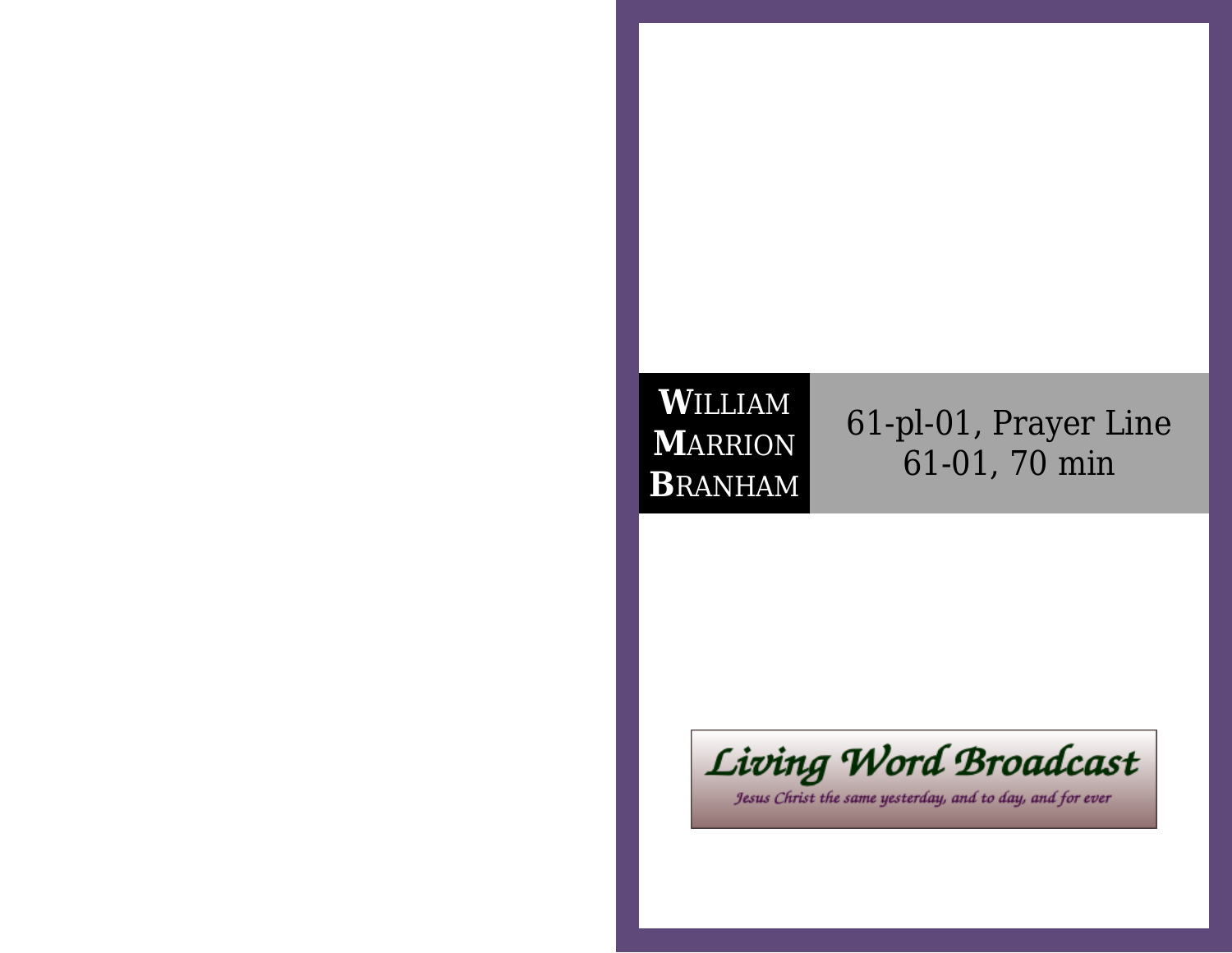# 61-pl-01, Prayer Line 61-01,70 min

 *[61-0117 - Life Tabernacle, Shreveport, LA(Paragraphs: 77 - 93)] [61-0118 - American Legion Hall, Beaumont, TX(Paragraphs: 80 - 97)] [61-0119E - American Legion Hall, Beaumont, TX(Paragraphs: 79 - 99)]*

### **61-0117 - Life Tabernacle, Shreveport, LA (Paragraphs:77 - 93)**

L-78 Now, if Christ comes and shows Hisself alive tonight... Now, if I have said right, if I have said right that He was Messiah, and the believers... That means He's the "anointed One," and we have His anointing. Won't the same anointingperform the same thing each time? [Blank.spot.on.tape--Ed.]

L-79 I love you. Brother, it's--it's going to be too late to talk to you like that at the judgment, when you're left. I want you to be ready. We're--we're... I don't know when He's coming. But if He comes tonight, I want to be ready. If He don't come tillnext week, I want to be ready then. So I want to be ready when... And if I sleep, that won't hinder me. I'll rise anyhow.See? But while I'm here I want every ounce of me to countfor Him, and I--I want yours to do that too.

Now, this lady here, I don't know her.

[Blank.spot.on.tape--Ed.]... do the same thing that was done in Sodom. How many believes that now with all your heart? All right. Now, I believe... Now, remember, so that you won't get the human part into it, God only works through man. How many knows that? Man is God's... That's the reason Jesus was God. That's... God just worked through a Man (Is that right?),reconciling the world to Himself. Now, He was Messiah. Then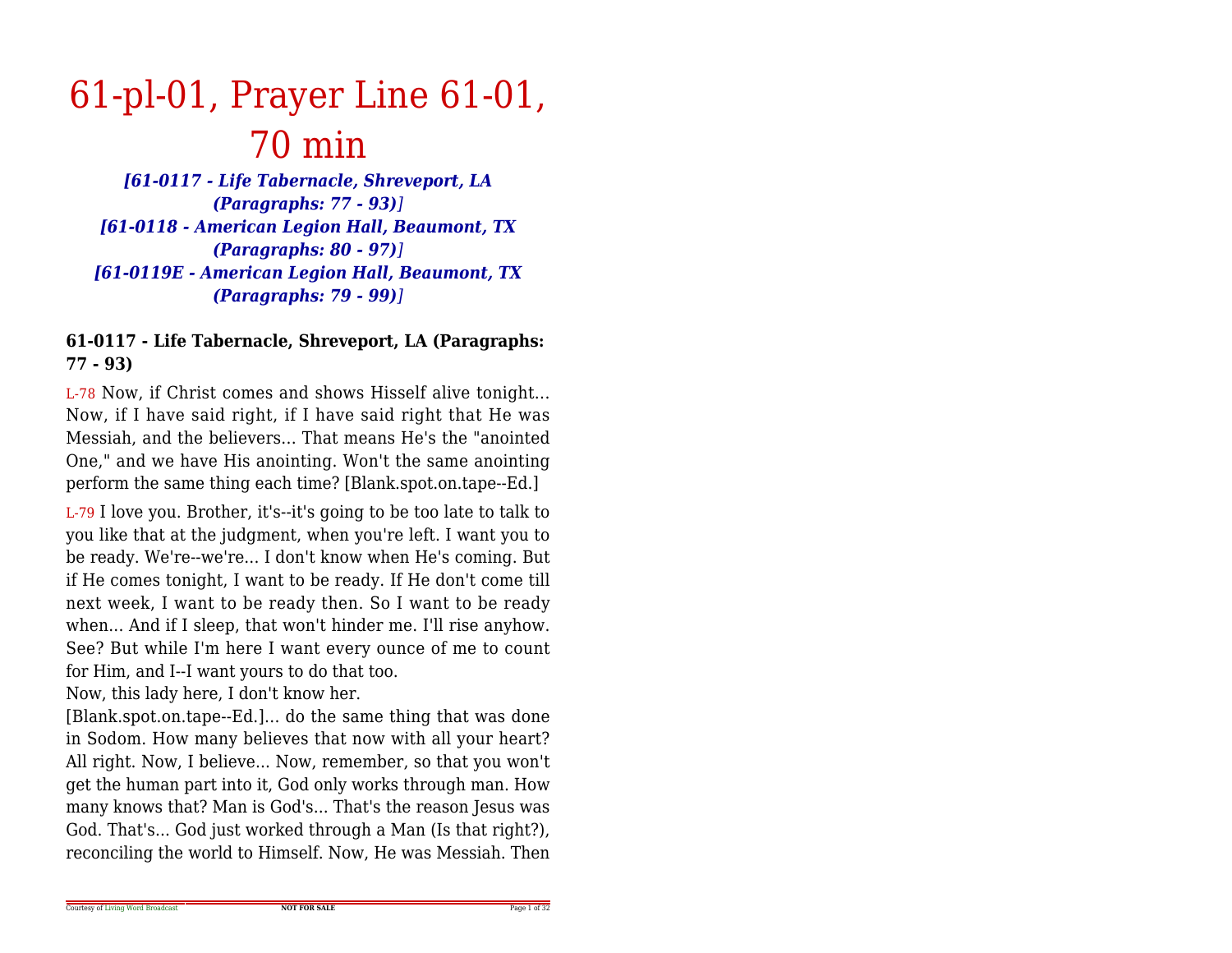you and I become Messiahettes or little Messiahs becausewe're anointed with the same Spirit.

[Blank.spot.on.tape--Ed.]... a grammar school education, and I--I don't know nothing. Only thing I know, I'm saved. That's all know. I know Jesus Christ is the Son of God. He's my Saviour. I believe Him. I believe He was God made manifest in flesh. I believe He died, rose again, and come back in the form of the Holy Spirit to anoint the church. I believe every Word of that Bible is the truth. God, give me faith to make itanswer.

[Blank.spot.on.tape--Ed.]... I've seen happen since I left you all, just around, maybe twenty, thirty calls a day at different places, and there at home. It would make some mighty fine books. It sure would. But we don't say nothing about it, just now and then to the church. We don't broadcast it out. Jesus said, "Tell no one." See? This is for the church. It's for thebelievers. See?

 Now, if you're a believer, now you see if the Holy Spirit will move. And if It will, how many of you will believe with allyour heart? If It'll do the very same thing It did when It was on a Man called Jesus of Nazareth, you'll believe that the-that Messiahettes is truth.

L-80 [Blank.spot.on.tape--Ed.]... brother, but it's His Spirit. I'm a sinner, but it's His Spirit that has to work through somewhere. He's got to have somebody to work through.See? Elijah was a man subject to like passions as we are. Is that right? He had his ups-and-downs. His temper got up, and his indignation. He's just like I was or you are. But he prayed earnestly. He was a prophet. He prayed earnestly and shut the heavens, walked right up and said, "Rain or dew will not fall till I call for it." He had an answer. That's the reason I'm standing here tonight before this woman. God promised, andI believe God. *[I Kings 17:1]*

L-81 [Blank.spot.on.tape--Ed.]... seen in the vision. How manyheard me tell that before I even went to Finland? Look here

**NOT FOR SALE**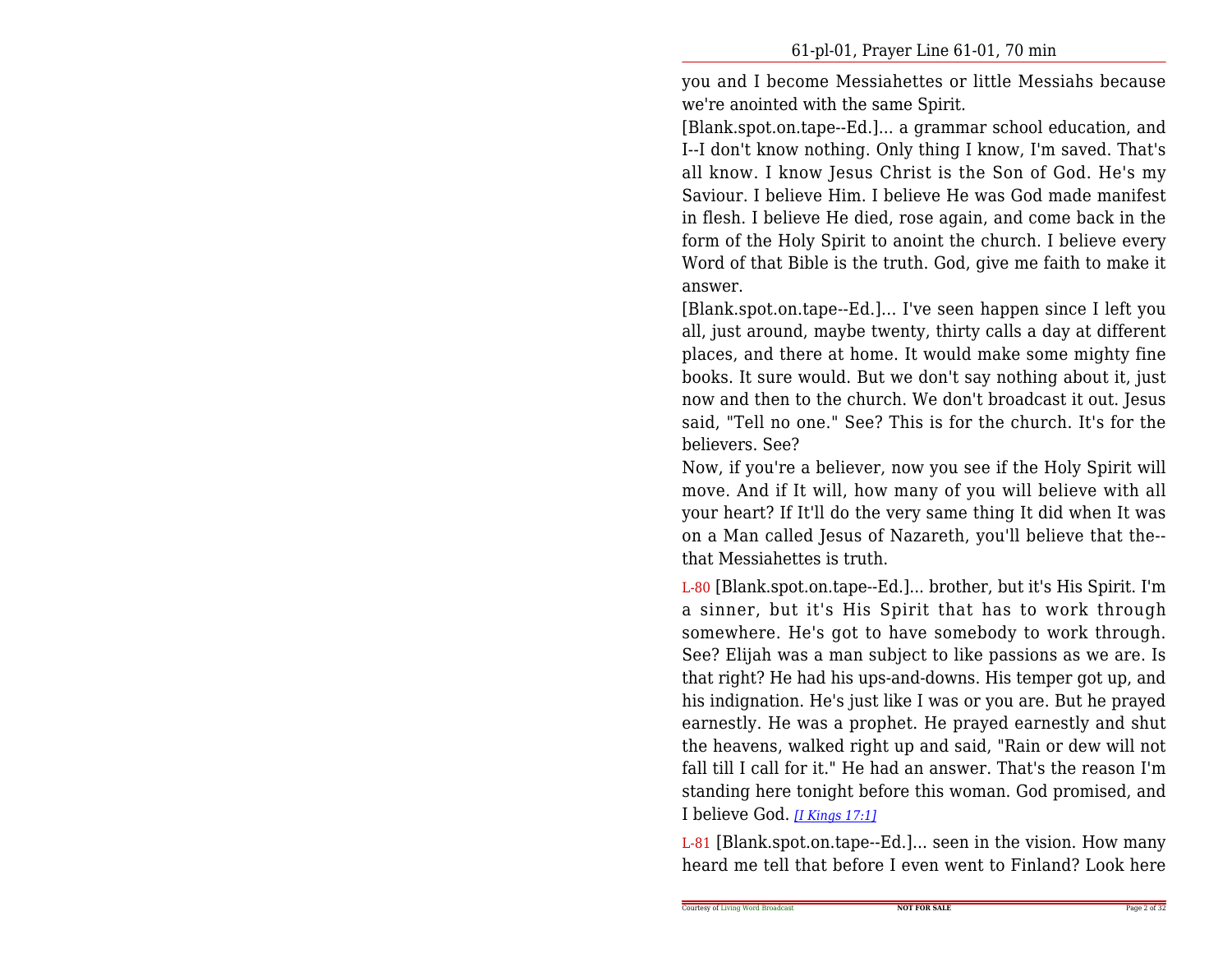at the hands. Brother Jack was standing right there when it happened--a little boy killed just exactly...?... just exactly the way we wrote down in the fly leaf of our Bible. There he come back to life, the little spirit gone out--the land of thedead; God called it back.

See, a mental power of a man can crack a glass, a sinner is made up to be that... Let God come in there, he can go back and bring the dead back. See, it's His promise. First you findthe will of God; then do it.

 But say, "It ain't God's will in every..." It is God's will. We done seen it done. I've seen it done about five different times,and I know it's true.

L-82 Now, here's the same thing in an amateur way like Jesus did: speak to the woman. Day before yesterday there was a man come up to my house and stood there, and he said... I started out the gate. I was going to send him over to the office to Brother Mercier and them. He said, "BrotherBranham?"

I said, "Yes."

He said, "Could you help me?"

 I said, "Well, if you'll go..." Something said, "Take him in the house." Just as soon as he set down, I said, "Don't tell me who you are. I'll tell you." Started off like that, and told him all...The Holy Spirit begin to reveal to me, all of his life.

 He said, "That's right. That's right." He said, "Sir, that'sright."

 I said, "Your... You don't live here; you live in Madison. You've been down at Evansville, Indiana, and got in a bunchof a cult down there, didn't you?"

"Yeah."

"Bible school, he thought it was."

 He said, "Mercy goodness, man. How do you know that?" And so when we--he went out, he said, "Say, I don't understandthat."

L-83 And I said, "Was you ever in one of my meetings?"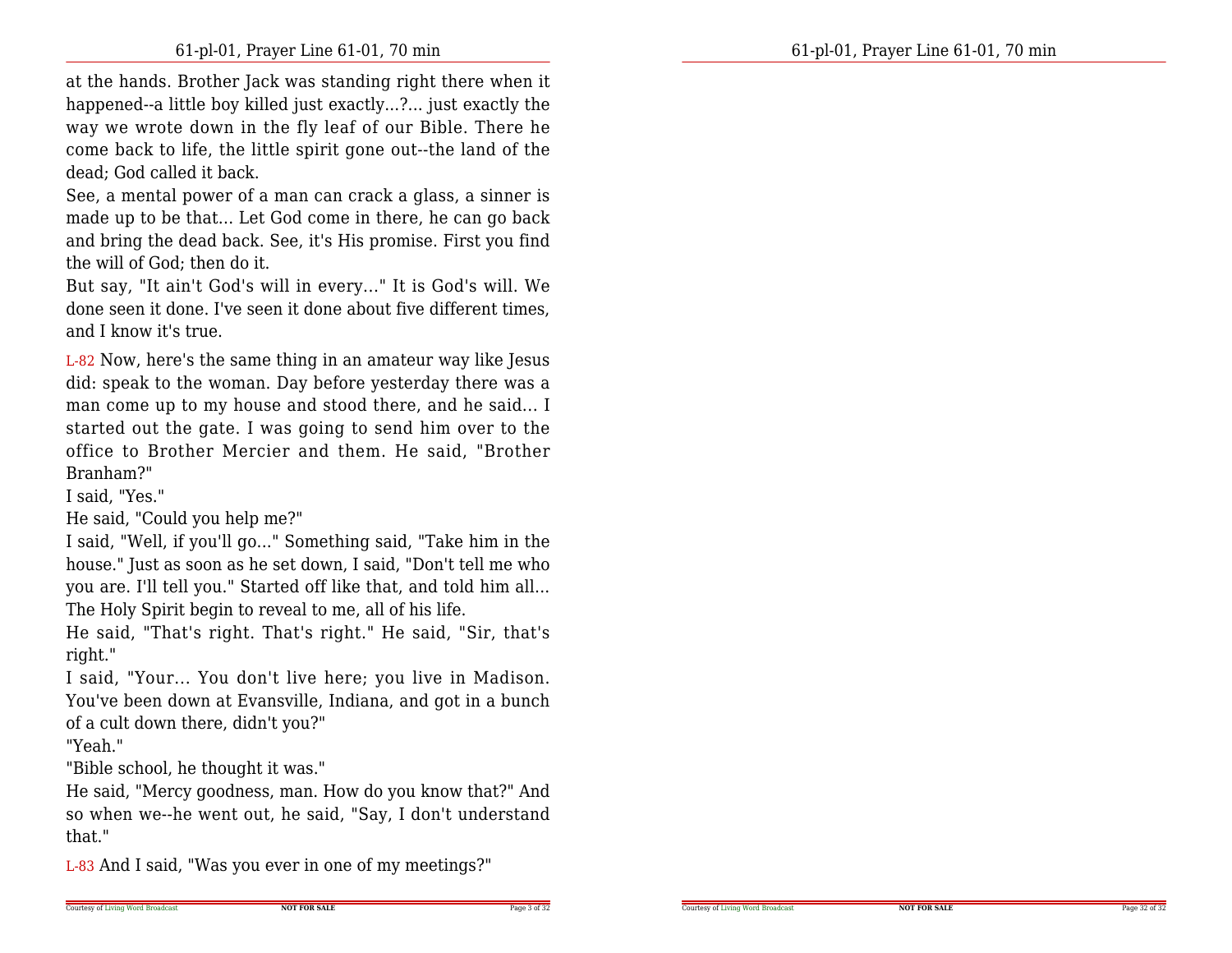that's standing here, there's only one thing... Let me showyou what's happened.

 Jesus said, "No man can come to Me except My Father draws him." Then God brought you here. He never brought you here in vain. You rose up from your seat and come. That's all you can do to make a confession. "He that will confess Me before men, him will I confess before My Father and the holy Angels." That's what He promised. "He that believeth in Me,though he were dead yet shall he live. Whosoever liveth and believeth in Me shall never die." I ask you now as we bow ourheads for prayer...

 How many in here now that is sick and afflicted yet? Raise your hands. Now, you lay your hands over on one another.Put your... *[John 6:40, 44]*, *[Luke 12:8]*, *[John 11:25]*

#### **Courtesy of**

**Living Word Broadcast**P. O. Box 4951 Naperville, IL 60567 USA Email: thevoice1017@lwbcast.orghttp://www.lwbcast.org/

He said, "I never knowed your name till just about five...about twenty-five minutes ago. Some man told me when I was passing through Louisville, to come over here; a mannamed Mr. Sandy." Said, "I never knowed your name."

I said, "Well, well, that's my ministry."

 He said, "If I understand it right, Jesus was talking to Hisdisciples and knowed what was in their heart."

"That's right."

Courtesy of Living Word Broadcast

He said, "Then that's God speaking through you to me."

 I said, "Boy, you know more about it than a lot of them's followed the meetings for a long time. That's right." He said,"Well, praise God, it's all finished now then." There you are.

Boy just flew in from England: same thing. Now, here it is, begin at the Tabernacle. This is about forty-eight years of it.He's God isn't He, sister?

 [Blank.spot.on.tape--Ed.]... elderly person, old, real old lady.It's your mother. She's got something wrong with her ear,and she's got complications too. Isn't that right? If that'sright, raise up your hand.

[Blank.spot.on.tape--Ed.]... you got in your hand here? All right, you take that and lay it on her. You believe you're healed now? Let me put hands on you. Father God, I lay hands upon her in the Name of Jesus Christ. May thesethings come to pass. We ask for God's sake in Jesus' Name.

L-84 [Blank.spot.on.tape--Ed.]... You believed that I'd come back so she can come up... [Blank.spot.on.tape--Ed.]... you had something wrong in the head, like a migraine headache. Right. It run you into a nervous breakdown. Now, you're suffering with weakness. Just seems like it--seem like taking a string and pulling it till all the threads is about broke andthat...?... You'll be all right. Inez...

L-85 [Blank.spot.on.tape--Ed.]... Setting there praying, lady with her arms folded, got trouble with your lungs. That's right. I kept seeing two women. I wonder where the otherone's at. All right, you touched Him. Raise up your hands and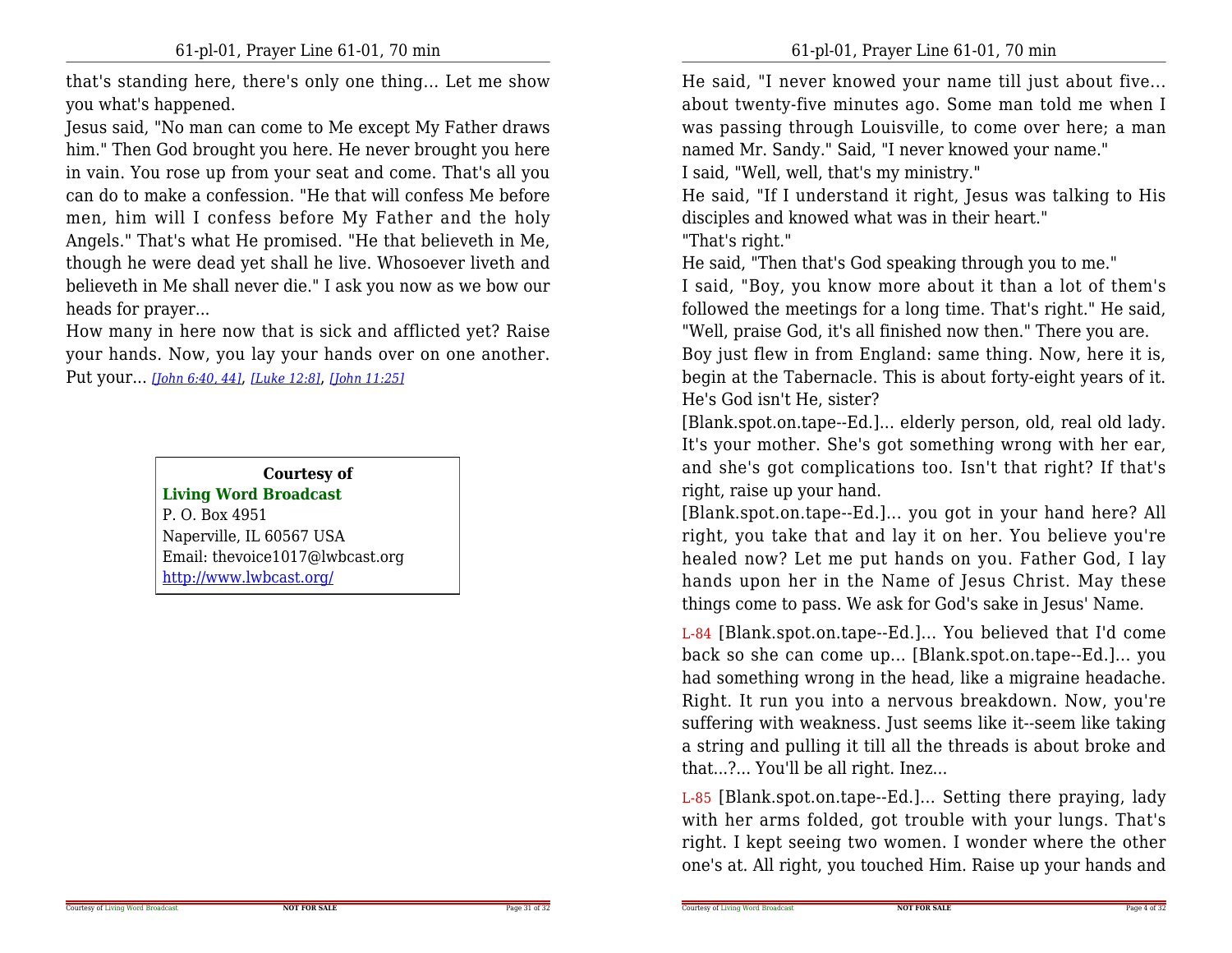say, "I accept my healing, Lord." Go and be well.

[Blank.spot.on.tape--Ed.]... there, too, got ear trouble. If he will just believe with all his heart... Yeah. All right, receiveyour healing. Go...

[Blank.spot.on.tape--Ed.]... aren't you, sister? Got <sup>a</sup> bad stomach, haven't you? That's what your nervousness did,made you have <sup>a</sup> stomach trouble. You say, "Brother Branham, you--you guessed nervousness. By being nervous,you thought I had stomach trouble." Somebody thought that.Wasn't her. Somebody did.

[Blank.spot.on.tape--Ed.]... that I guessed it. Would you like God to heal your sister-in-law too? You would? You believe He'd tell me what's wrong with her? Diabetes. Now, go andbelieve.

L-86 [Blank.spot.on.tape--Ed.]... Messiah moving among us.He's in you out there also.

 [Blank.spot.on.tape--Ed.]... your daughter, both suffering with thyroid trouble. If you believe with all your heart, JesusChrist will make you well. Amen.

[Blank.spot.on.tape--Ed.]... bad fixes, bedridden. I tell you; the thing you need is Christ in your heart. See? You need to be a Christian, accept Christ as your Saviour. That's a lot of confidence in a sinner, to walk up and get the gift like that, to have mercy on her mother. No doubt but what God will.Believe Him right now for your salvation...?... There you are.

L-87 [Blank.spot.on.tape--Ed.]... what your trouble is?

 [Blank.spot.on.tape--Ed.]... sitting right back there, kind of- with a yellow jacket on. That's it. I seen her appear before me, and I seen that Light hanging here, and then looked down again there. All right, He healed you then, sister, it's allover.

 [Blank.spot.on.tape--Ed.]... over your mouth, looking at me, saying, "Praise the Lord," like that. You've got trouble with your mouth and with your face. Isn't that right? If that'sright, raise up your hand. All right, Jesus makes you well. Go *By trusting in His Word.Only trust Him...*

L-98 He knows you. Come now, will you? Come trust Him. You want to be like that mother deer? You want a real experience with God? Come to One. Come to the Lord Jesus, Who cangive you that experience.

Church member, have you been flusterated? Come now.Come, church member.

*... He will save you now.*

 Methodist, Baptist, Presbyterian, Lutheran, Catholic,Pentecostal, that's not sure of your experience, willyou come?

 We're not asking you to join any church. We're just asking you to come here and stand for a word of prayer. You wanted to see something real. What's any more real than Jesus Christ raised from the dead in a wicked and adulterous generation, showing Himself that He's raised from the dead; like Jonah, come out of the belly of the whale. He's alive forevermore.Won't you come now, while we sing it again?*[Revelation 1:18]*

*Only trust Him, only trust him,*

*Only trust Him now;* (Go back...?...)

*He will save you, He will save you,*

*He will save you now.* (A Presbyterian brother...) *Only trust Him...*

L-99 Every man or woman that hasn't got the Holy Ghost, let them stand to their feet now, those that want the Holy Ghost.Oh, He will save you, He will save you,

He will save you now.

Courtesy of Living Word Broadcast

I want to ask the minister brothers here on the platform if they can, and can get down around these penitent sinners here, I want you to go down. We want to lay hands on them,pray with them, take them out, invite them to your churcheswherever they are, may they be members. Look, friends, you

Page 5 of 32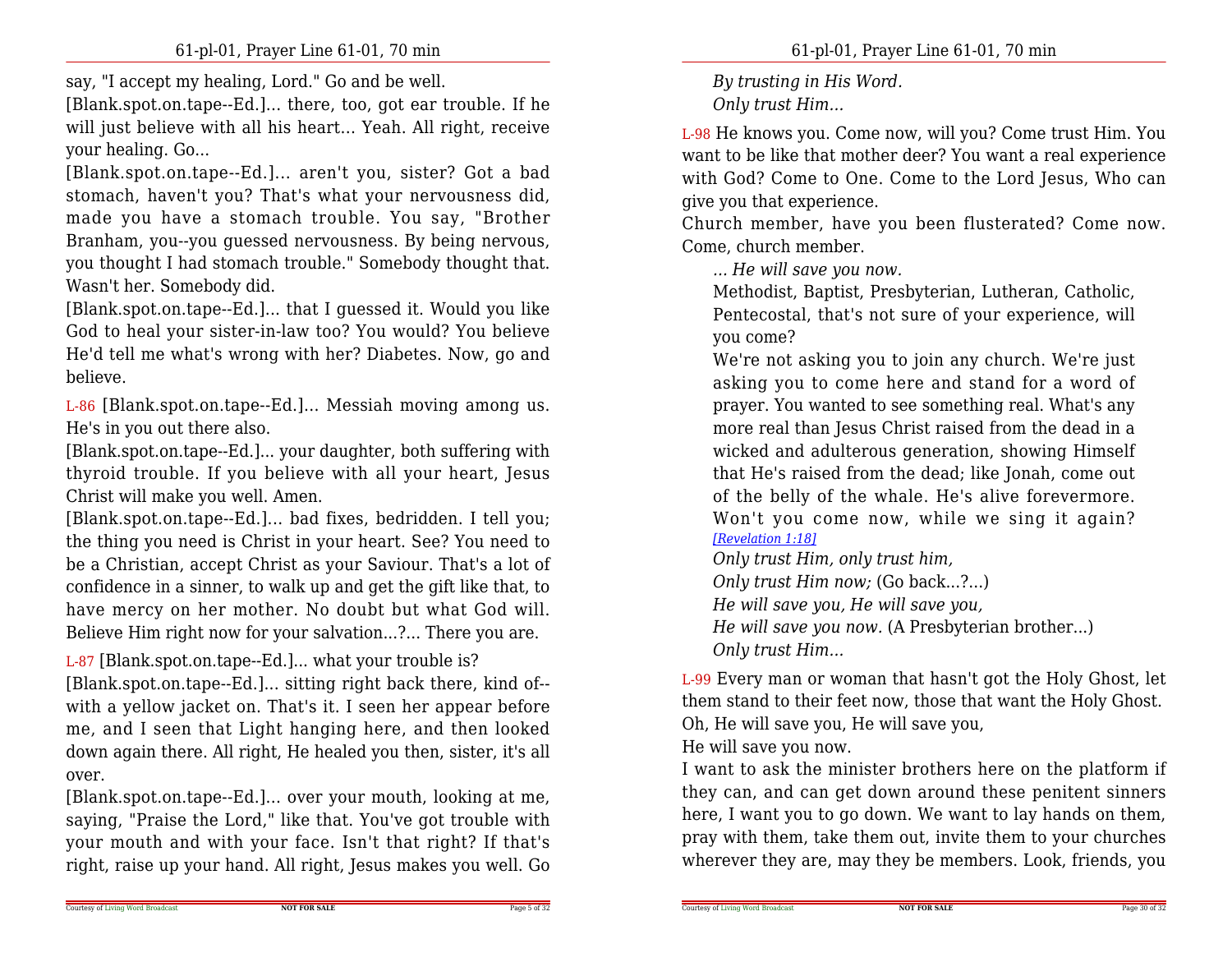catch it. She's got bowel trouble and back trouble. O God,hope she, Mrs. Dickland, raise up and accept your healing. All right. God bless you, lady with the red sweater on is theone.

Right over here on the end of the row, there's a man and woman setting there. Woman's had a lot of trouble. She's had about a dozen operations, got a liver trouble. Her husband has artery trouble. Mr. and Mrs. Mane, believe with all your heart and go home and be healed. Jesus Christ make youwell. *[Matthew 9:20]*, *[Mark 4:30]*

L-97 I challenge you to look this way and believe it. I ask you to believe it. Hallelujah. How many believes with all your heart? Oh, sinner friend, would you like to receive this Jesus? You that raised your hands you were sinners, come here just a minute. Let me lay hands on you, will you? Come right down here now, sinner friend. Come here. I invite you to Christ. Come. Let's lay hands on you. If God knows yourheart, He wants you to be forgiven of your sins.

 Come right now around the altar here, will you? Every sinner in the building that wants to receive Jesus as their Saviour, come right down now, every one, right while the Holy Spiritis anointing. Move right down. That's right.

 Come every soul of sin oppressed, there's mercy with the Lord. Won't you come? Come right around. That's just fine. Come on, every sinner that doesn't know God. You want to beremembered now in prayer and want God to save your soul.

While He's here present... The Holy Spirit stopped me just then, said, "Call. I've got children waiting out there." The same God that can be infallibly talking, can't He say the same thing? Now is the hour. Now is the time. Move out, every one that wants to find Christ as Saviour, come around the altarhere just a moment. Will you do it?

**NOT FOR SALE**

*Come every soul by sin oppressed,*

*There's mercy with the Lord,*

*And He will surely give you rest,*

home and believe it. Isn't He wonderful? He's the Lord...

[Blank.spot.on.tape--Ed.]... Believe He will make it well? Little grandson, got a growth on top of his head. Mrs.Pierson, go, believe with all your heart.

L-88 [Blank.spot.on.tape--Ed.]... You are the Lord Jesus. We love You. We know Your Anointing is here. Why, it's just everywhere, Lord. I pray that the people will receive You just now as their Saviour and as their Healer. Grant it, Lord,through Jesus' Name.

Have your heads bowed just a minute.

L-89 ...?... [Blank.spot.on.tape--Ed.] Been awhile ago...

 [Blank.spot.on.tape--Ed.]... the prayer line. Prayer line's coming on.

[Blank.spot.on.tape--Ed.]...?... Now, come kneel down here for just a minute, will you? If you believe in the Messiah, believe that Jesus died and rose again, come here and stand right here before me, here at the altar just a moment, and pray. God bless you, sir. Rest of you now, you that want to accept Christ as your Saviour, and... come right on up herenow.

 [Blank.spot.on.tape--Ed.]...?... Come, sinner friend. Come, come to Christ now, the only hope, the only chance. The evening Lights are shining. Come, while it's day, while youcan come.

 [Blank.spot.on.tape--Ed.]... they're all sinking. They're gone. The day is finished; the night's far spent. The evening's far...The day's far spent; night's going on. Even the evening Star is shedding forth its Light. Why, twilight, the danger time...Don't stay in your seat. Come up here, you without Christ, you that wants to know Him as your Saviour. Come up here and kneel down while He's healing the sick people. He heals both soul and body. Pray, you people that's got the Holy Ghost, while these sinners are sobbing here at the altar.Pray, "May God help you."

[Blank.spot.on.tape--Ed.]... have faith... A young lady like you,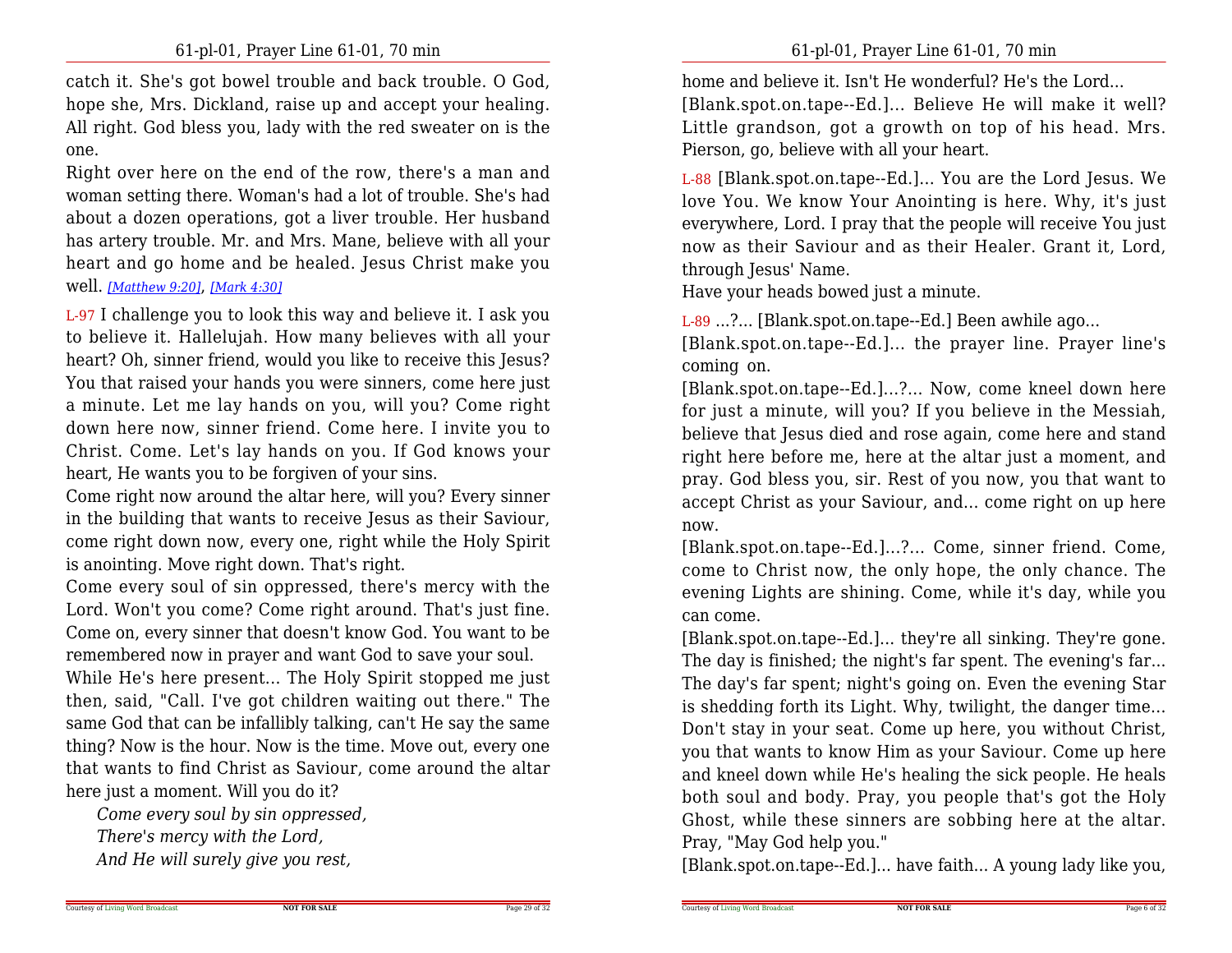and nervous, you believe He will heal that nervousness? You've had it all your life. You believe He will make you well? Let me just lay my hands on you. I believe the Holy Ghost is here. I believe the anointing is. O, Jesus, this poor young girl,bound with this devil of oppression. Come out of her, Satan. I adjure thee by the Living God to leave her... You can't keep her any longer. Depart from her. You're going to be well now.Go, believe with all your heart.

[Blank.spot.on.tape--Ed.] Do you believe that God will heal your heart and make you well? I lay my hands upon my sister in the Name of Jesus Christ for her to be healed. In Jesus'Name I ask it. Amen.

[Blank.spot.on.tape--Ed.] I lay my hands upon sister in theName of Jesus Christ. May she be healed. Amen.

L-90 [Blank.spot.on.tape--Ed.]... believers in here? Oh, fine.Now. while I'm--while I'm praying for... How many wants to be prayed for? Raise up your hand. All right. Now, why don't you lay your hands on one another, while I'm praying here. Just lay your... You're believers. The Holy... You're--you're just as much a Messiahette as anyone else is if you're a believer. Is that right? "These signs shall follow" what? "Them," t-h-e-m, plural, "that believe." Is that right? "If they lay their--their--their hands on the sick, they shall recover." Is that right? All right, just bow your heads and be praying forone another now, while I'm praying for... *[Mark 16:17-18]*

L-91 [Blank.spot.on.tape--Ed.]... in the church. Where is Brother L.C.? Why, you certainly lost a lot of weight from when I seen you several years ago. I ate at your house one day. I don't--I don't know what you're here for. You know that. But it might help you if I just talk to you a minute.Would it? 'Cause I know you so well, it might help you if I talked to you...?... I knowed you... [Blank.spot.on.tape--Ed.]... L.C. and I around with that catfish you cooked for me...?... Iappreciated it.

Got--got your spirit now. You know something taken place

going to get well anyhow. God's going to make you well.

That lady setting out there praying for her unsaved son. Believe with all your heart. God will take care of it for you. I don't know you, do I, lady? Don't know you at all, but that's what you was praying about. How did I know what you was praying about? The God that hears prayer can answer prayer.Amen.

 You believe with all your heart? Have faith. Now, bereverent.

 Come, let's lay hands on you now, while the anointing of the Holy Spirit's here. In the Name of the Lord Jesus, may she behealed. Amen. Go, believing.

You know, really it's your nervousness that did it, made your stomach like that. Now, you just raise tonight and say, "I'm finished with it. I believe God," and then go eat your supper.You'll be all right. Go believe. In the Name of the Lord Jesus.

L-96 Someone might say, "You're... if you're old, your heart's weak anyhow." But it isn't. You've got a nervous heart. You've had it a long time. Go, believe with all your heart, and it'll getwell, and you'll go home, be well...?... with all your heart.

 You love the Lord? Something's happened, but I can't find it.It's just... Everything's becoming a blur to me now. See? How many knows that visions do you that way? Daniel saw one,was troubled at his head for many days. How many knows that? See? Sure. One woman touched the hem of the garmentof the Master, and He said, "Virtue's gone from me."

 All right, sister, come believing now. You'll never be crippled with it. In the Name of Jesus Christ, may she be healed.Believe with all your heart.

 Do you believe with all your heart, everybody? What could happen right now. Anything could take place. Surely you're aware that something's here. The God that you serve is rightwith you now.

 I see a lady setting here with her head up. She's praying.That Light's hanging right over her. I'm just afraid she won't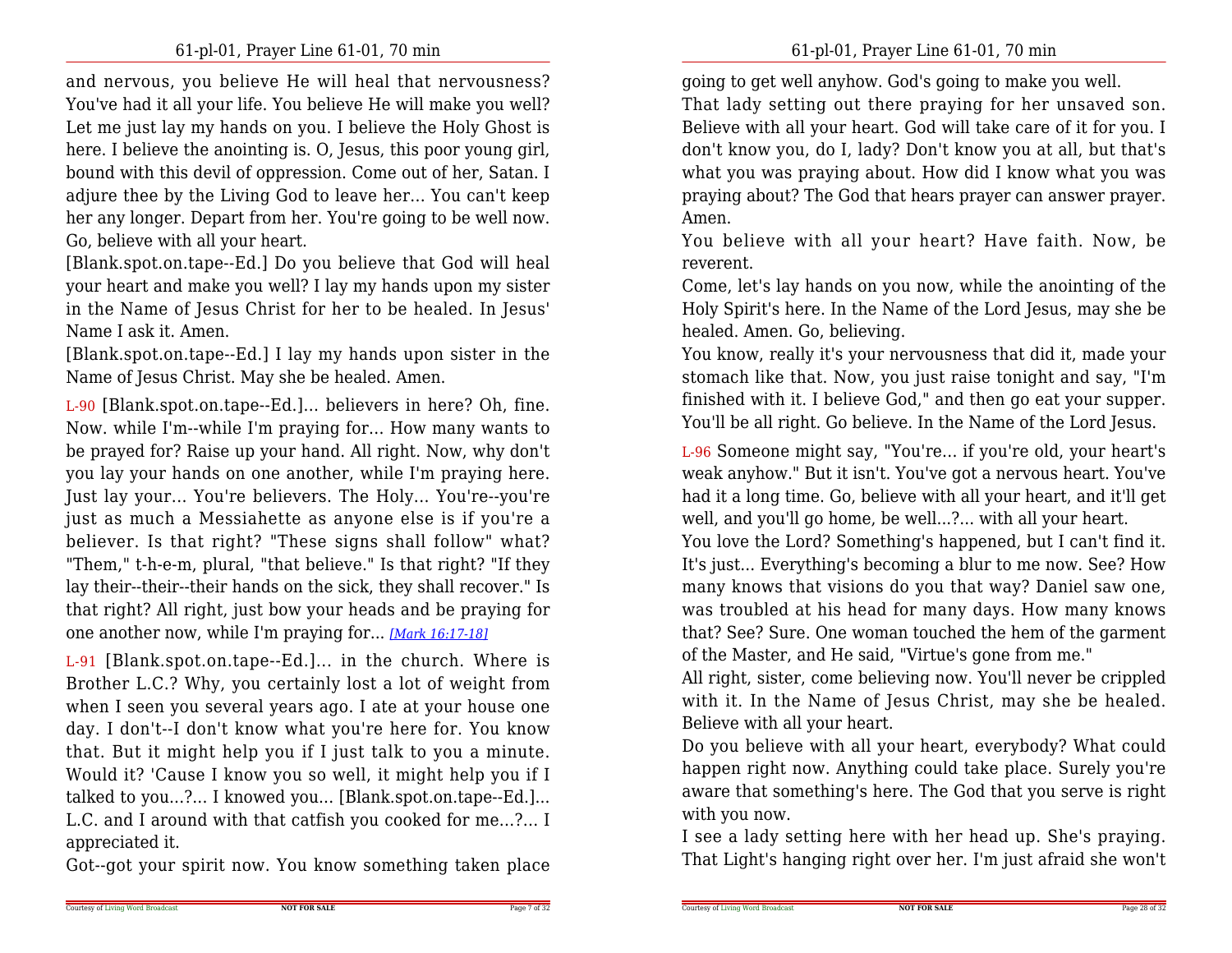know you. You believe God will heal you and make you well? You're not from here. You're from a place called Huntington.Your name's Mrs. Day. You're praying for a brother, a brother's in Galveston in a hospital, and he's a addict. Go,believe. Don't doubt. Jesus Christ makes you free. In theName of Jesus Christ. Have faith in God. You believe?

L-94 What if I didn't say nothing to you, just laid hands on you, would you believe, lady? Come here. Receive yourhealing in the Name of Jesus Christ. Go, believing.

 What if I told you that diabetes would be gone, would youbelieve it? Go, believe. Don't doubt.

 When you were setting right down here awhile ago (See?), I seen you suffering with heart trouble. You also have something wrong with your back. Now, go believing, andyou'll get well. If you believe with all your heart.

Come, young lady. You believe me to be His prophet? You're a young lady, but you have a female trouble, a dripping. It's a abscessed ovary. Don't doubt, believe. Go, and it'll never happen no more. You can be made well. Believe with all yourheart.

 You believe with all your heart? See, if you just believe now,it's just perfectly the Holy Spirit working.

 What if I just laid hands on you, would you think you'd get well? Come. In the Name of Jesus Christ may she be healed.Amen.

Come, believing. If I didn't say one word to you, would you believe if I laid hands on you, you'd get well? Well, come. And that diabe... Well, go ahead. Diabetes will be all right. You'llget well. Go, believe with all your heart.

L-95 You believe with all your heart everybody? Believe now. Now, just look. Now, what did He say? You know there's some sort of anointing here somewhere that knows you. Youbelieve that?

 A little lady setting up praying, shaking her head with hearttrouble. Quit, stop--stop fearing. Believe with all your heart,

then. I caught your spirit. You've had a lot of trouble. You've been in the hospital or something. You been... See? That's right. You've got complications--just broke down and nervous,and trouble with your ears and then... That's right. Real nervous and broke down. Do you believe I can take it all away by the Name of Jesus Christ? Come here. Thou devil that tries to hold this godly woman, I challenge thee in the Name of Jesus Christ, depart from her. I set her free in the Name ofJesus Christ. It's finished, friend. Go home and be well...?...

L-92 You realize with that cancer you'd die if God doesn't healyou? Do you believe He will make you well? I lay hands upon this woman and challenge this devil in Jesus' Name to comefrom her. Amen.

 [Blank.spot.on.tape--Ed.] I lay hands upon this woman and challenge this devil. In the Name of Jesus Christ, come out ofher. Amen.

That does it. That makes it right.

Courtesy of Living Word Broadcast

 [Blank.spot.on.tape--Ed.]...?... awhile ago... Something just happened to you, didn't it? You was standing there, and you got all thrilled about it, didn't you?...?... Take Him back withyou. Amen.

[Blank.spot.on.tape--Ed.]... bad. But God's the Healer of it, isn't He? In Jesus Christ Name may it leave her and she bewell.

L-93 [Congregation repeats after Brother Branham--Ed.]: Jesus, I believe You are the Son of God. I believe You are the Messiah. I believe You rule in Your Kingdom, which I am a part by my faith in Your finished work. You made us this promise, that, "these signs shall follow them that believe: if they lay their hands on the sick, they shall recover." I am a believer; forgive my unbelief. A believer has their hands on me. I am praying for that believer; that believer is praying for me. I accept my healing on the basis of Your Word. I can feel Him near as Conductor, moving down the Word to make mewell.

Page 27 of 32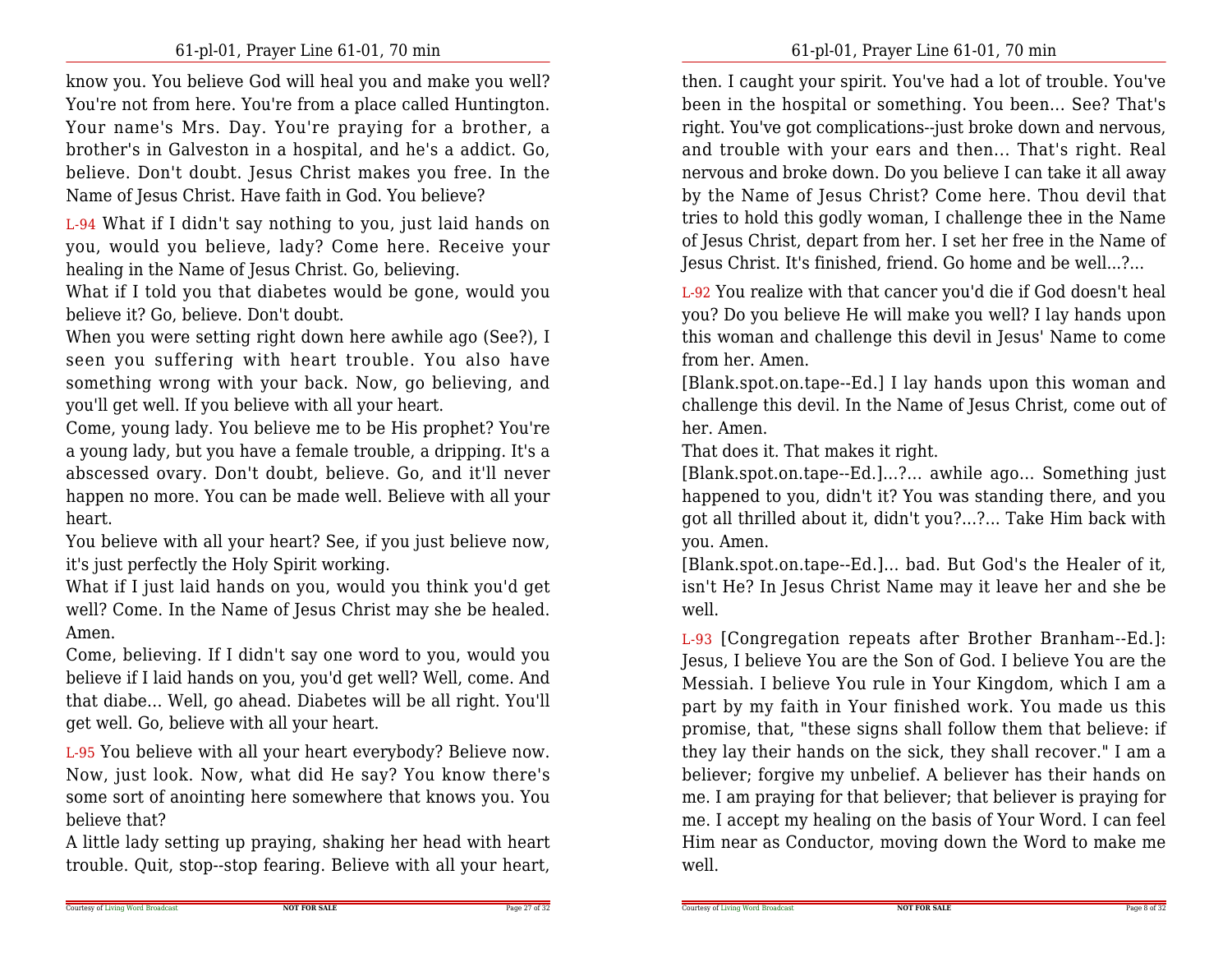Now, Satan, I challenge you...?... in Jesus Christ's Name tocome out them...?...

 Stand to your feet now. Accept your healing. Praise God with all your heart. Glory, hallelujah. Praise be to...?... *[Mark16:17-18]*

## **61-0118 - American Legion Hall, Beaumont, TX(Paragraphs: 80 - 97)**

L-81 Watch... Somebody look at these people. There's a little crippled boy setting over here, and two women, and three over here in wheelchairs. Watch their prayer cards now. See? Number 7. 1, 2, 3, 4, 5, 6, 7. Number 8. Number 8, would you raise up your hand if you can. Way back. Number 9. All right.10, number 10. 11, that's right. That's the way. 11, 12, 13, 14. All right. 14, is it over there? 15, 15, 16. All right. 17, 18.I missed it. 18, 18. Prayer card 18. Well, that's enough. Let- let them stop right there for a minute. We can start praying for these then. Now, remember, as your prayer card's called,fall right in line. All right.

Now, now... Here sister, no, you--you get... Is it... What number have you got there? Eighteen. Go right back there in the line right there. Just right back there, the boys will put you in the line. Here, right through here. Come through here,lady, around this way. Come up this way.

L-82 Now, how many in here doesn't have a prayer card, and yet you're sick, want God to heal you? All right, raise up your hand. All right. I'm trying to get a idea of where you're at: just about general everywhere. All right. Now, if you don't have a prayer card, I'll tell you what I want you to do. You without a prayer card, you do this: if the Lord begins to healthe people on the platform, then you look up here, and say,"Lord, he told me..."

 And let's ask these ministers here. Does the Bible state now that Jesus now (in the Book of Hebrews) is a High Priest thatcan be touched by the feeling of our infirmities? Is that right? that? Would you accept it to be from God? Then you'llembrace that baby that you want, that you're praying for. Go, believe it. I give you that child in the Name of Jesus Christ.Go home, receive it. Don't doubt. You've wanted that forsome time. All right. Go, believing.

If thou canst believe. You believe? *[Acts 19:12]*

L-92 All right, lady. I do not know you. Just a moment.You're... It's starting in the building now. There It moved out,and left the platform, went into the building. Somebodytouched Him, as certain as I'm standing here.

There's a younger woman standing here. I can't locate her. I see her: got neck trouble, arthritis of the spine. Do you believe with all your heart? Jesus Christ will make you well. Accept it; believe it, the little lady setting here with glasses on, dark hair. Stand up. I give you your healing in the Nameof Jesus Christ.

 What did she touch? Ask the lady. I don't know you, do I,lady? I do not know you, do I? No. If I don't know you, raise up your hand, shake your hand. If that was your trouble,what He told you, shake your hand. Now, you're healed.

 What did she touch? She's thirty feet from me. She touched the High Priest, and He acted just like He did at the beginning. Now, that's the same Jesus, the same yesterday,today, and forever. Have faith. Don't doubt. *[Hebrews 13:8]*

L-93 Some of the rest of you, I challenge your faith to believe, not me; believe the Word of God. Believe I've told you the truth. I challenge your faith to--to believe that. Right behind her, you did, didn't you, lady? Setting right behind her there,setting there with high blood pressure, stand up on your feet. If that's true, raise up your hand. If I don't know you, raise up your other hand. I give you your healing in the Name of Jesus Christ. You touched Him. He sure knows about you. Go home and be well. Have faith in God. Don't doubt. You believe withall your heart?

Something strange about her... I don't know you; God does

**NOT FOR SALE**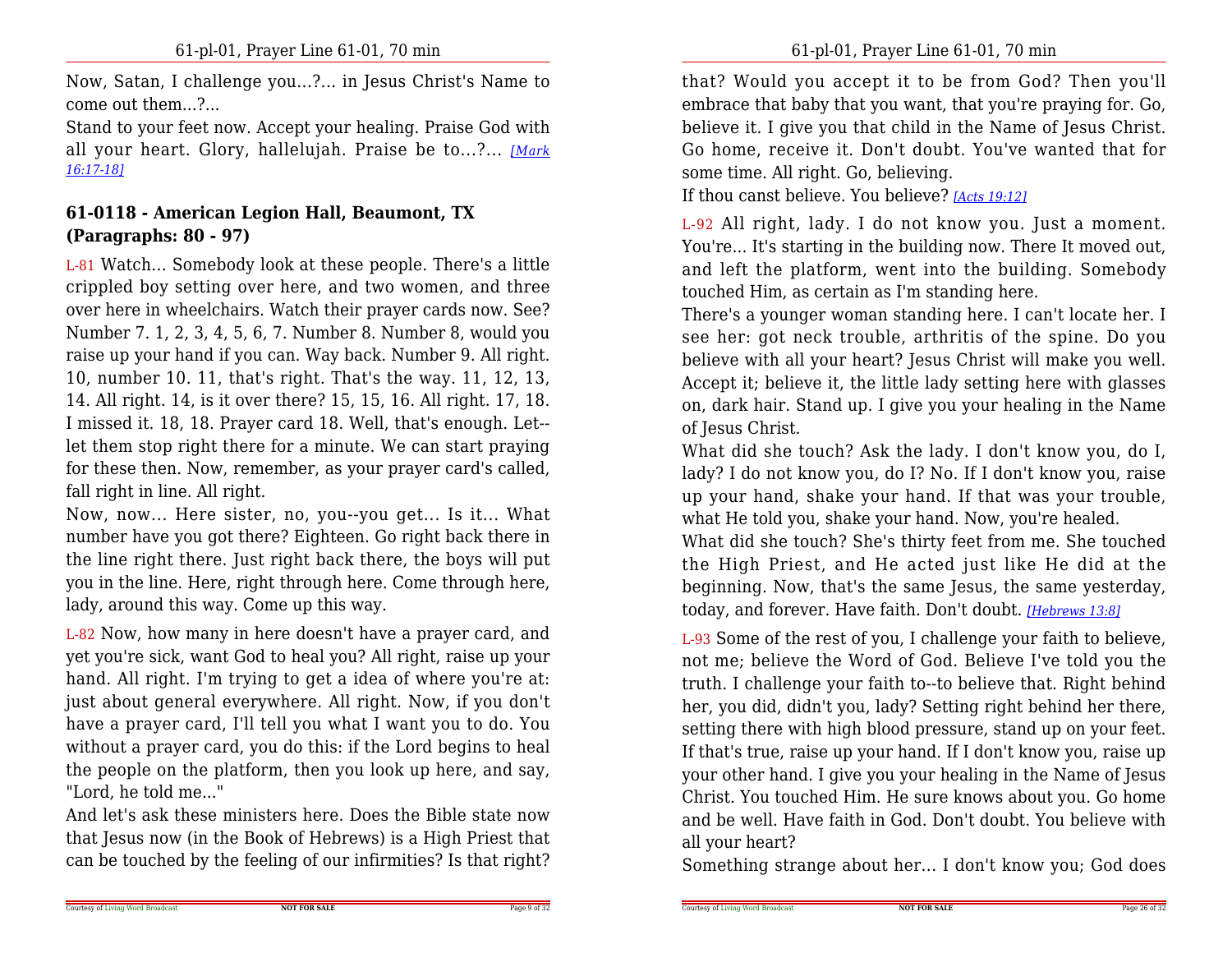It's a growth in your right side. You got one on your arm too.That's right. Only three people in the world knew about it, that was him and his sister. But there's One above knowedabout it.

Now, let's talk to Him a minute. You've been praying for someone else too: a child, tonsil trouble, setting right out there. It's going to be well...?... You believe? Do you believe God knows who you are? Mr. Morrison, Jack, go home and bewell.

 "If thou canst believe, all things are possible to them thatbelieve." *[John 4:4, 7]*, *[Mark 9:23]*

L-91 Now, if I didn't say one word to you and just prayed for you, you believe there's anointing here at the platform? Would you believe that? What if I told you you were healed 'fore you come up there, would you believe it? Well, what do you think about your grandson? You think he'd get well too? All right. Go ahead and believe it. Put that handkerchief onhim. You believe? Have faith.

You're just a child to me, young woman. I don't know you, but here's the same picture like in Saint John the 4th chapter: a woman and a man. Lovely young woman stands here, looks as healthy as she can be. I don't know nothing about her, never seen her in my life. We're strangers to one another,aren't we, lady? Certainly are.

 If God is the Word of God, which is Christ made flesh, and if He can be made real in our flesh, which He sanctified with His own Blood, sending in His Holy Spirit to tabernacle... God was in Christ. God come down and built His--made a tent like man. He--He changed His cast and become man, God did, that He might sanctify a church that He could live in; and for two thousand years worked His miracles, and proved that He was the same God living in His people: God tabernacling inman.

 If God will reveal to me by His Spirit what's your trouble, willyou believe me to be His prophet, or His servant? You believe Well, then, if He's the same High Priest, if you touched Him,how would He act? The same way He did yesterday, if He'sthe same yesterday, today... Then He...

Now, that doesn't make us Jesus. See? That just makes us His servants. See, we are His vessels that He is working through us. He--He uses men for His--His vessels to work through.Isn't that right?

 All right. I want each person to keep in your position, keep real quiet, keep praying. Now, I don't say that it will happen. Now, remember. If I... Let's see, where is it? Brother Jack,help him, help him with something. Well, here, he comes. Allright, come...?... *[Hebrews 4:15]*

L-83 Now, now these people here... Now, each one in the prayer line, I want to look at each one of you. Now, they're allstrangers to me. I don't know them. If I'm a stranger to you all, hold up your hands, that is, I don't know you, know nothing about you, or anything. Now, bring this lady here,please. Can you hear me all right? Now, sometimes when that anointing strikes, I--I don't know how loud I'm talking.Can you hear me all right back there? The acoustics... If Iwas talking like this, could you hear me yet? See?

 Now, isn't this a wonderful thing? Here this Bible's got to be found to be the truth or wrong. The promises of God has got to be found to be truth or wrong. Now, here's these people raised their hands that they don't know me and I don't knowthem. You all have your hands up.

Now, I tell you, if you're the least bit in doubt, just say, "Lord Jesus, that man doesn't know me, and I know he's just a man.But I'm going to touch Your garment, 'cause I haven't got a prayer card. I'm going to touch Your garment. Then You turn him around and speak to me like the woman that touched Your garment. Speak to me, and then that'll--that'll convince me all my life. See? I just ask You to do that if he becomes anointed." Now, would you see Jesus? How would you seeHim? As He moves through us. Now, be in prayer.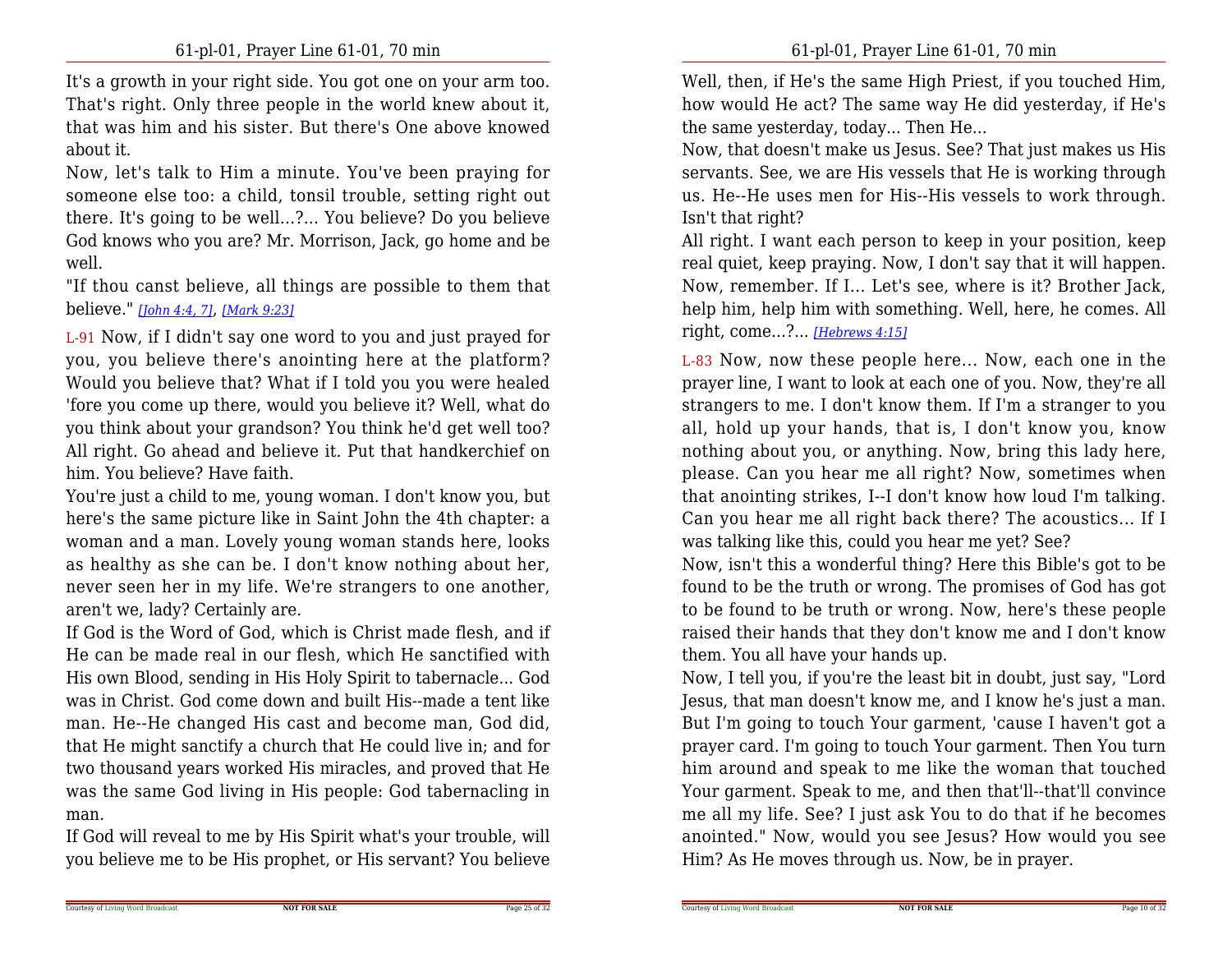L-84 Now, I don't... When I say be reverent and quiet, I don't mean... When--when we're standing here (See?), I'm watching. Don't nobody take a picture, 'cause it's a light. Last Sunday, a week ago, this same Pillar of Fire stood in my church for fifteen minutes. Hundreds of people stood there crying, falling on their knees, and everything. Stood right there, fifteen minutes, right before the whole audience. Theylooked at It.

Brother Gene, you was there, wasn't you? Brother Leo? No, let's see, you were down here. That's right. You was down here in the south. Brother Gene, some of the... Brother Sothmann, he's supposed to be around here somewhere,Brother Fred Sothmann. Where you all at, brethren? Somewhere here. They were there. Yeah, back in the back.Standing there, looked at It for fifteen minutes, standingright there in front of us like that, looking at it.

 I trust that It'll show Itself again here at Beaumont for you folks here. Remember, It's that same Light that followed the children of Israel. It's the same One that struck Saul down,come into the prison house. It's Jesus Christ, the same yesterday, today, and forever. "Sirs, we would see Jesus."*[Hebrews 13:8]*

L-85 Now, heavenly Father, this is far as human beings can go. We are--we are now confessing our sins, all of our unbelief, and we're asking that You'll come with us tonight, that these words and promises... Now, You promised, "As it was in the days of Sodom, so shall it be at the coming of the Son of man"; and I've tried to illustrate that to them tonight, Father, that we are Gentiles. This was when You were coming for the Gentile Bride, the end of the age of theGentiles.

I told them, and showed out of the Bible tonight, how You proved Yourself to be the people's Messiah to the Jews, the Messiah to the Samaritan. Now, Lord, show the sameMessiah sign tonight that You're not dead but a living, and

L-89 Now, sir, I just want to speak to you a moment. 'Course standing there, heart crying out, "Jesus," raise up your hand, 'course would give me to know that you are a Christian. Or you could just be impersonating that (You see?), just acting like you was. If it--if he is, watch what happens. Now, they've slipped in the line lot of times. They've packed them out andeverything else.

 So if the Lord God will tell me something about you (this waiting audience), something that you're here for, what's your reason standing here on the platform, you could be the judge whether it was right or not. Would you? You'd know whether it was right. And if it is right, you'll be willing to sayit's right. If it's wrong, say it's wrong. That's all.

 You come for me to pray for you for a condition of your body,and that condition is a growth. It's on your side. Do you believe it? Now, he seems to have a good contact of God just now, that lets a critic or something that might perhaps bestanding by, might know that they just didn't guess it.

 Now, right now, I do not know what I told him. The only way I know is this recorder setting here. Then the tape comes back. Next day they'll play it to me. It's like a dream. Now,that wasn't me. I don't know nothing about the man (See?), no more than this microphone knows how to speak. Has to be something alive speaking in it. I don't know the man, so it hasto be God speaking in.

L-90 Now, just take my time... If I just keep one here awhile,just so that you'll know (See?), that ought to be sufficient for all. Now, just a moment, sir. I just want to get in contact with your spirit. That's the same thing our Lord did when He talked to the woman at the well, said, "Bring Me a drink," see. He was only trying to con... The Father sent Him upthere.

He had need go by Samaria, but when He got there, the woman come out. So He had to talk to her, to contact herspirit. That's the same thing I'm doing right now. Yes, I see it.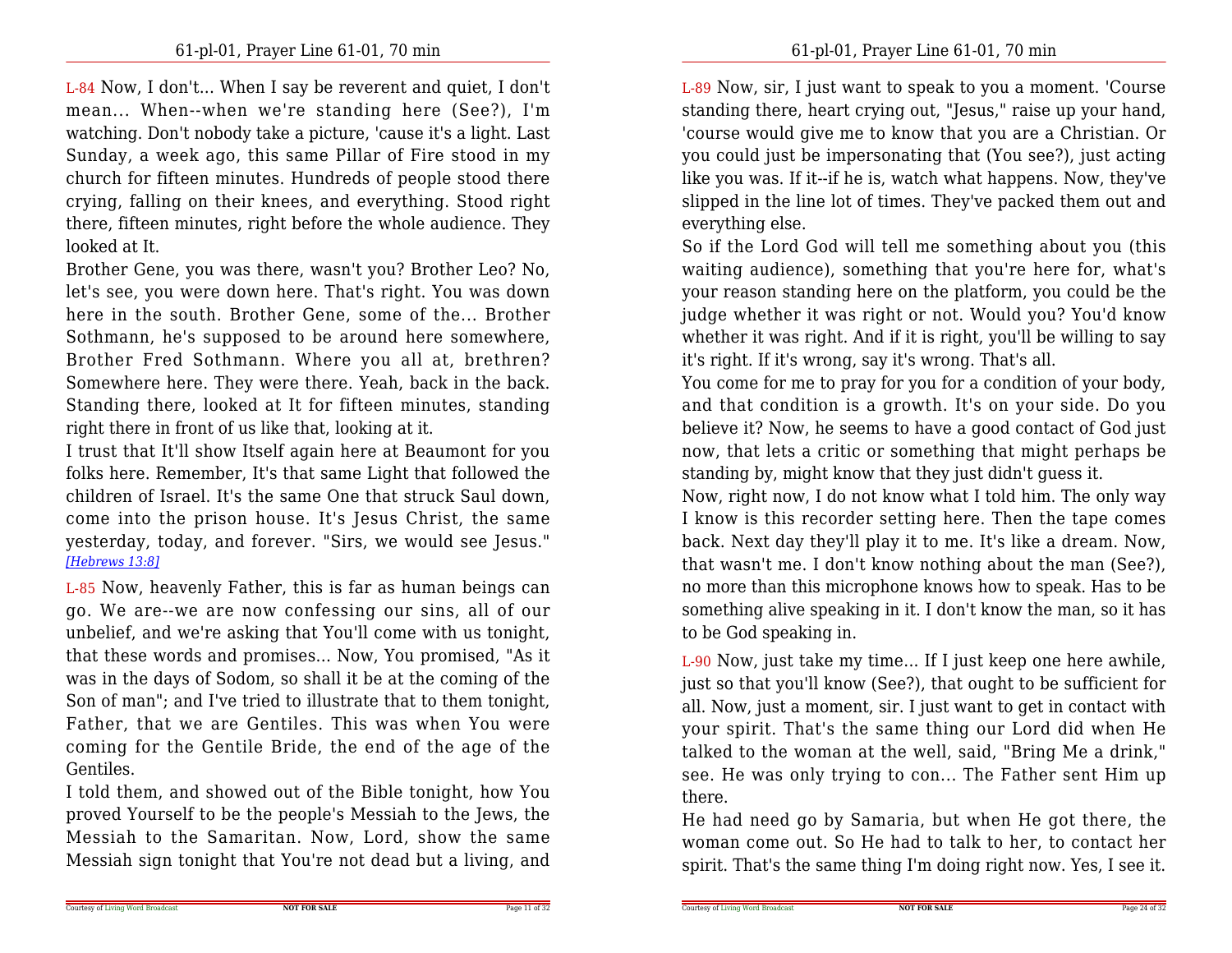to be a preacher even. Just be a lay member, anybody, feels led to go pray for somebody, go do it. That's a gift of healingworking in you.

L-87 But now, he'd--he'd have somewhat to doubt that. But what if the Holy Spirit comes and tells him something that he has been, something that he ought not have done, or something that he did do, or something that he ought to have done, and did not? Tell him something that's wrong with him,or tell him what has been. If He knows what has been, Hesurely know what will be then. Isn't that right?

 Now, if He will do such a thing, everyone here will have to know it comes from a power. Would you believe it to be the promise that I've read you tonight and preached to you out ofthe Bible, that It is Jesus Christ, the Son of God?

 All right. Now, just as reverent as you can be, 'cause, you see... Everyone be just as reverent. Don't move, 'cause I catch your spirit. You see? And I--I want to know... Just be insincere prayer.

L-88 Now, this infallible, as God is infallible... I have no way of knowing this man. He come down here, and they give out prayer cards. They come here and mixed up a big bunch of prayer cards, and begin to give them out. That shows the boy giving them out couldn't say, "If you'll give me five dollars I'llput you in the line." They don't know, because they mix up the cards right before your face. Just give you whatever youwant.

One might get number 1, the other one get number 15, the other get 95. And then, then when they come, nobody knows where we're even going to call from, till I get here. Then everywhere the Lord leads me, I just call from there.Sometimes call a few from here, and some from back here, some from over here. How many's seen that done--around, and around, around, everywhere. So here we're standinghere, and you out there without your card...

You're with Your people to the Gentiles. By being dead in Christ we are Abraham's seed, Lord, and are heirs with themin the promise.

Let the Holy Spirit come tonight and take our--our beings,this whole church, in possession. Drive all unbelief from among us. And let the Scripture that was quoted tonight,"Sirs, we would see Jesus," then they got their heart's desire.May we find the same thing tonight, because it's written,"Ask, and you shall receive." We commit it to You in JesusChrist's Name. Amen. *[Luke 17:26-30]*, *[John 12:21]*

L-86 Now, we don't know these people. I don't know this lady.You look, I suppose, to be quite a bit older, maybe, than I.And I certainly never come here to deceive this poor grayheaded woman. I got a mother at home praying tonight, towho I'm thankful for. No doubt this is somebody's mother.

Now, we meet just exactly like Saint John 4. Here's a woman. You don't know me; I don't know you. Now, we raised our hands. I--I don't know you, and you don't know me. Now, herewe are.

Now, when Jesus met a woman that He'd never saw before, at the well of the Samaritan city, public well (it's in a little panoramic, something like this), and they met for the first time. And He spoke to her a few minutes till He found what her trouble was and then told her what her trouble was. And then when He told her her trouble, she said, "Sir, I--I perceive that You're a prophet." She said, "We know that when Messiah cometh, He will tell us these things. But Whoare You?"

### He said, "I'm He."

Courtesy of Living Word Broadcast

 She went back and testified and told everybody. "This Mantold me my trouble. Isn't that the sign of the Messiah?"

 Now, would it be sign of Messiah to you? If He come tonight and... Here I'm a man; you're a woman; we met our first time. If He'd come, tell me your trouble, or something about youthat you know I don't know, then if--to make it infallible--if He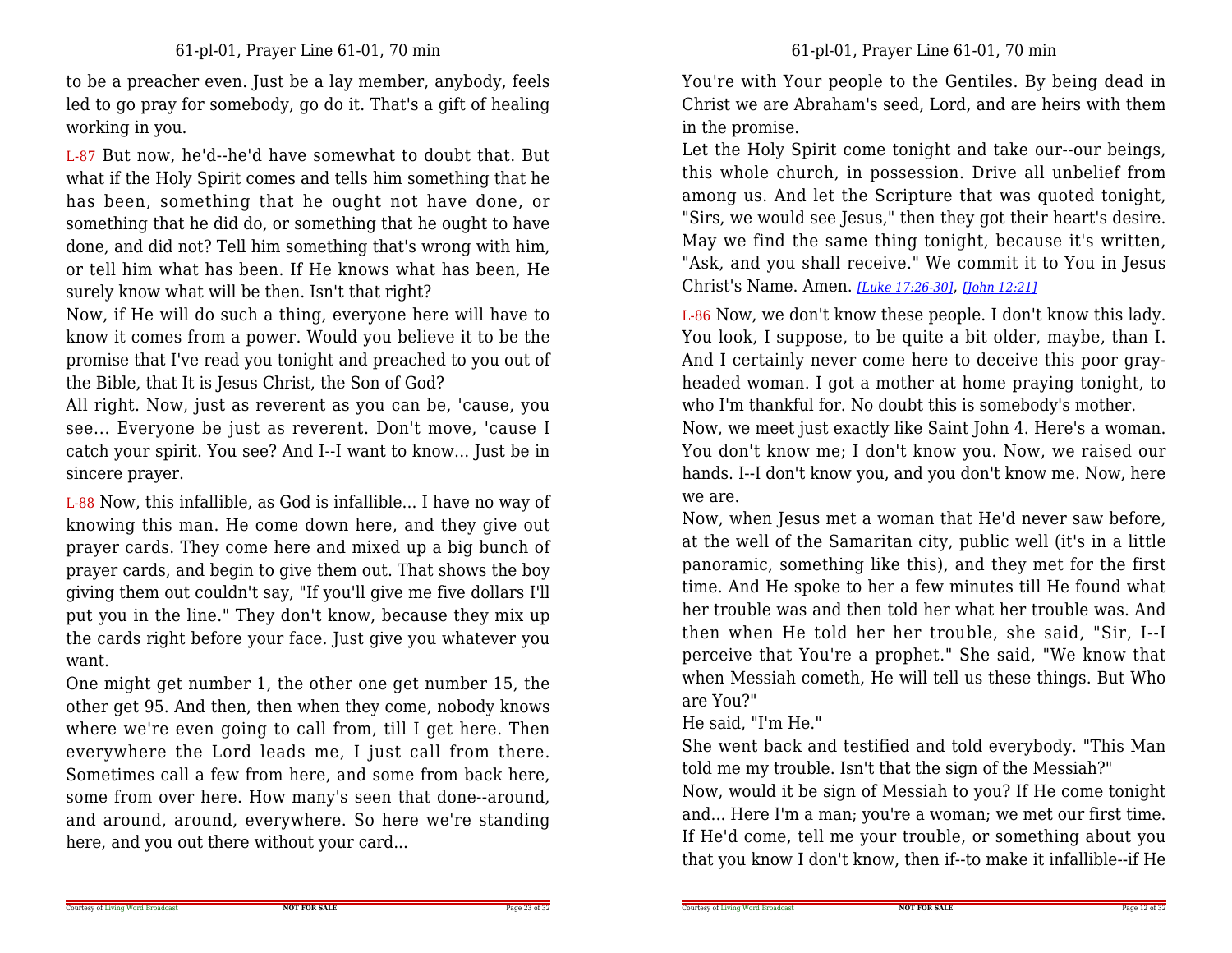can tell you something that you have done, something back there what you have done or have been... If He knows what you have been or done, well, why, He certainly can knowwhat you will be...?... Is that right? *[John 4:19, 25, 29]*

L-87 For instance, if like a gift of healing, no doubt but what that gift's all over the building tonight, many gifts of healing.Now, if I brought you up here, laid hands on you, and said,"Hallelujah. Praise God." Some of our brothers have gifts of healing. They'd say, "You're going to be well. Praise God. Go on." That--that's right. I could believe that. Sure. I believe each of them brothers has gifts of healing. I think God will make them answer for the way they use it a lot of times, but I... you know, to make money and things like that. But I--but I believe that it's gifts of God. I believe if they'd be morereverent with them, gifts would be greater. It will be.

But I believe if a man come told you he had a gift of healing and he was a brother in Christ, I don't care what church he belonged to, I'd still say he was a man of God. If he laid his hands on you and said, "I lay my hands on you. You go and you'll get well," I believe that. Sure. But--but you might have just a little bit of doubt whether you was going to get well ornot, because you just have to take his word for it.

L-88 But now, if Christ comes and covers even all that, goes back yonder and talks to you about it, tells you something back there, comes up here and tells you what's wrong with you, and what you've done, then you know that's got to be some kind of a power, hasn't it? Because we've raised our hands before this Bible, and God, and this audience, we don'tknow one another.

 But if He will reveal to me something that's wrong with you,something that you've done, something that you ought not have done, or something you're trying to do, or fixing to do...And you might be standing here for somebody else, might be financial trouble, might be domestic trouble. I don't know. I--Ijust... You're just a woman standing there. Does the audience

wouldn't be setting here if they believed that. They'd be gone. They're setting here because they believe It; they've preached of It. They believed It. They've stood on the street corners. They cried; they begged. Thank God we're living to see the days that He's fulfilling His promise. Your pastors,you ought to be proud of them. I am, and I know He is too-men of God. *[Matthew 12:24]*

L-86 Now, this man standing before me, I do not know the man. He's a lot younger than I. I've never seen him in my life, as I know of. But he's standing here for some purpose. Now,it might be that he may be a married man, having domestic troubles in his home. He may be sick. He may be standing for someone else, may be financial need. I don't know what he's here for. I have no idea. I've never seen him in my life, buthe's standing there.

Now, what if he is sick? Well, if he's sick, I couldn't heal him. But the only... If Jesus was standing here, He couldn't healhim. How many knows that? He's already done it. See? But the only thing Jesus could do would be to let him know that He was still Jesus that made the promise (Is that right?), thatdone the work.

So then, if the man believed it, he'd be healed. If it was finance trouble, he'd know that God was interested in his case because it appeared before Him, not a man, but God. Now, if the Holy Spirit... This man raised his hand that I didn't know him. And he... I don't know him, and he don'tknow me. If the Holy Spirit will do something for him now...

 Now, if I walked over and say, "Mister, are you sick?" he'dsay, "Yes, sir, I am."

 "God sent me with a gift of healing. You believe that?""Yes, sir, I do."

Courtesy of Living Word Broadcast

 Put my hands on him, "Go, get well in Jesus' Name." I believe he'd get well. Sure. I believe God has gifts all working allover the church everywhere. I do that.

I believe that the gifts of healing's in the church. Don't have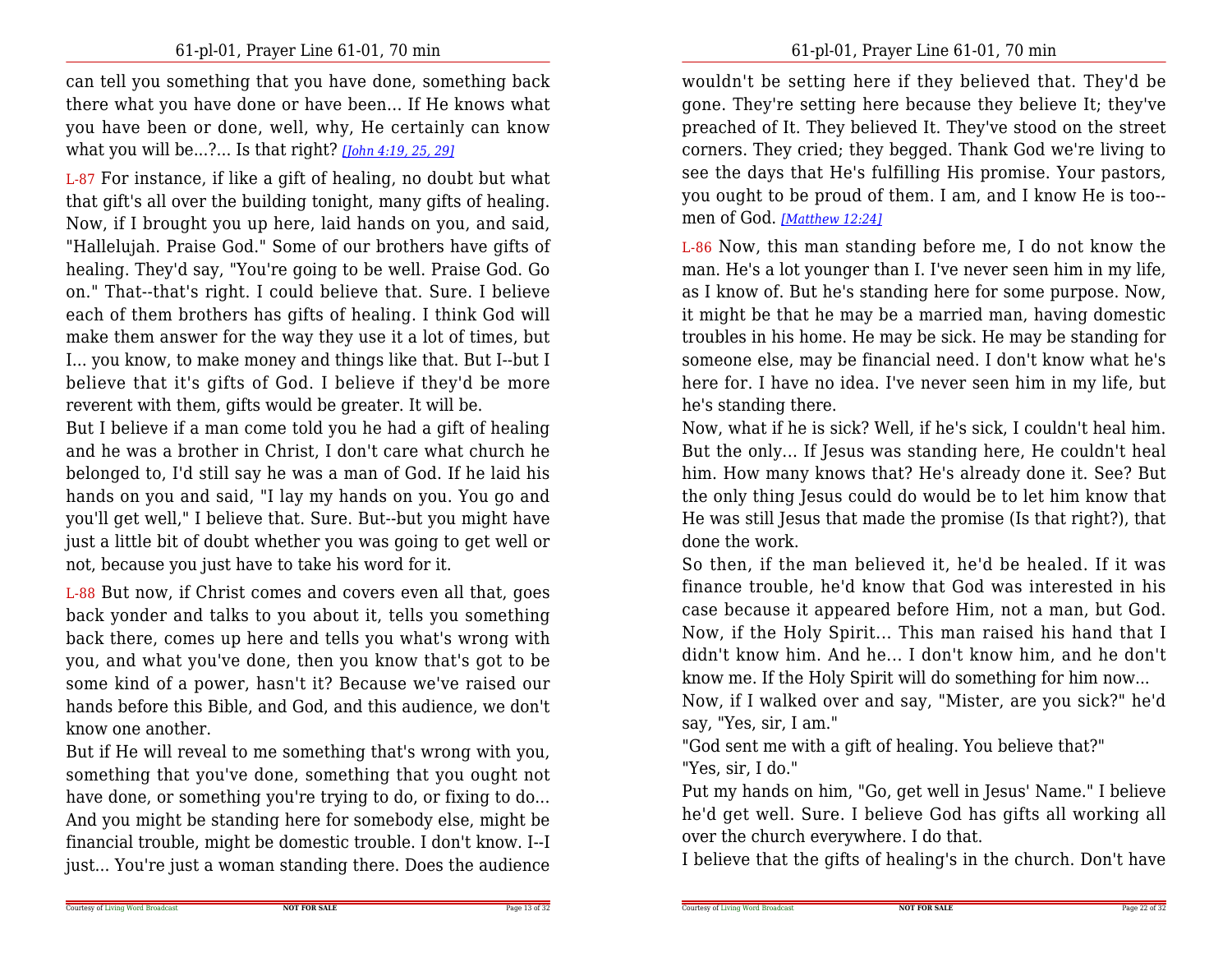L-83 Now, no matter what goes on, be reverent. I don't mean that you can't praise God, but you approach God quietly, sanely, wonderfully. And then, when you see God do something, sure, He wants you to worship Him. But comereverently.

Now, when you people come in the line, coming here, or out there, be on the alert. I'm watching. I have no control of It. I do not control It; It controls me. I can only speak what It tells me. I can only speak in where It's at. I watch It. Wherever Itis, there I watch It, and see what It does.

L-84 Now, last night the first person we had on the platform, I believe was a woman. Is that right? Is this the man? All right.The first one tonight's a man. Now, we found last night, when a woman came to the Lord Jesus, she went to the well to get some water. Jesus talked to her a little while, and--and directly He found her trouble. And He said, "Go, get yourhusband."

She said, "I don't have no husband."

 Said, "That's right. You've had five. And the one you're livingwith now is not yours."

She said, "Sir, I perceive You're a prophet." *[John 4:7, 16-19]*

L-85 Now, the great rabbis and teachers and church men said, "He's a devil." Did you know the devil was the one that confessed Him to be the Son of God, and the preachers confessed that He was a devil? That was one time that thedevils was right.

Look at Paul and Silas coming down, that little fortuneteller setting up there. And that little fortuneteller said, "These aremen of God that tell us the way of Life."

 The preachers said, "They're roustabouts. They turn theworld upside down. They're impostors." See?

 See, that devil knowed more about God than they did. That's right. Now, but it's not so with my brethren in these days.These are men... I was thinking about preachers here. They understand that? Outside, do you understand that?

 Now, if Jesus is the same yesterday, today, and forever, if she's needing anything, He's already provided it for her. Only thing He can do is just make Hisself known. Now, if He was standing here with this suit on that He gave me, He could do no more than what He's doing right now. You'd have to believe that He did it for you, 'cause it's a finished work.Now, you all believe that? Now, if He will do that for thiswoman, how many will accept it out there and believe?

 Now, in the Name of Jesus Christ, I take every soul in hereunder my control for the Kingdom of God's sake. *[Hebrews 13:8]*

L-89 You're suffering with a hernia. That's right. If that's right, raise up your hand. You believe now? I caught that. Don't think that. Now, you thought I guessed that. I didn't.Don't think that. Now, you just ruin the meeting. You've got to believe. It come from somewhere. See? Don't think that. She's a fine person. She's a Christian, got a good spirit, not a hitchhiker. You're--you're--you're a Christian, that's right, because I feel your... You could be a sinner. "Behold an Israelite in whom there is no guile," See? Your spirit provesthat you're a Christian.

Yes, you have a hernia; you have an inward goiter; you have gallbladder trouble; and you have heart trouble. That's THUS SAITH THE LORD. If that's right, raise up your hand. Do you believe now? You believe God knows who you are? You believe He could tell me who you are? Would it be the same thing He told Peter? Miss Roundtree, go home and believewith all your heart, and you'll be well. *[John 1:47]*

L-90 Now, you believe? Believe with all your heart. Now, it started from the audience, to you people out there. Be realreverent; just keep praying. Now, the lady standing before me is a stranger. She's younger than I am. Another scene, a woman or a man meets together. I never seen her in my life, but God knows her. And if we are strangers to each other,lady... Are we? We are strangers. Just be real reverent now.

Page 21 of 32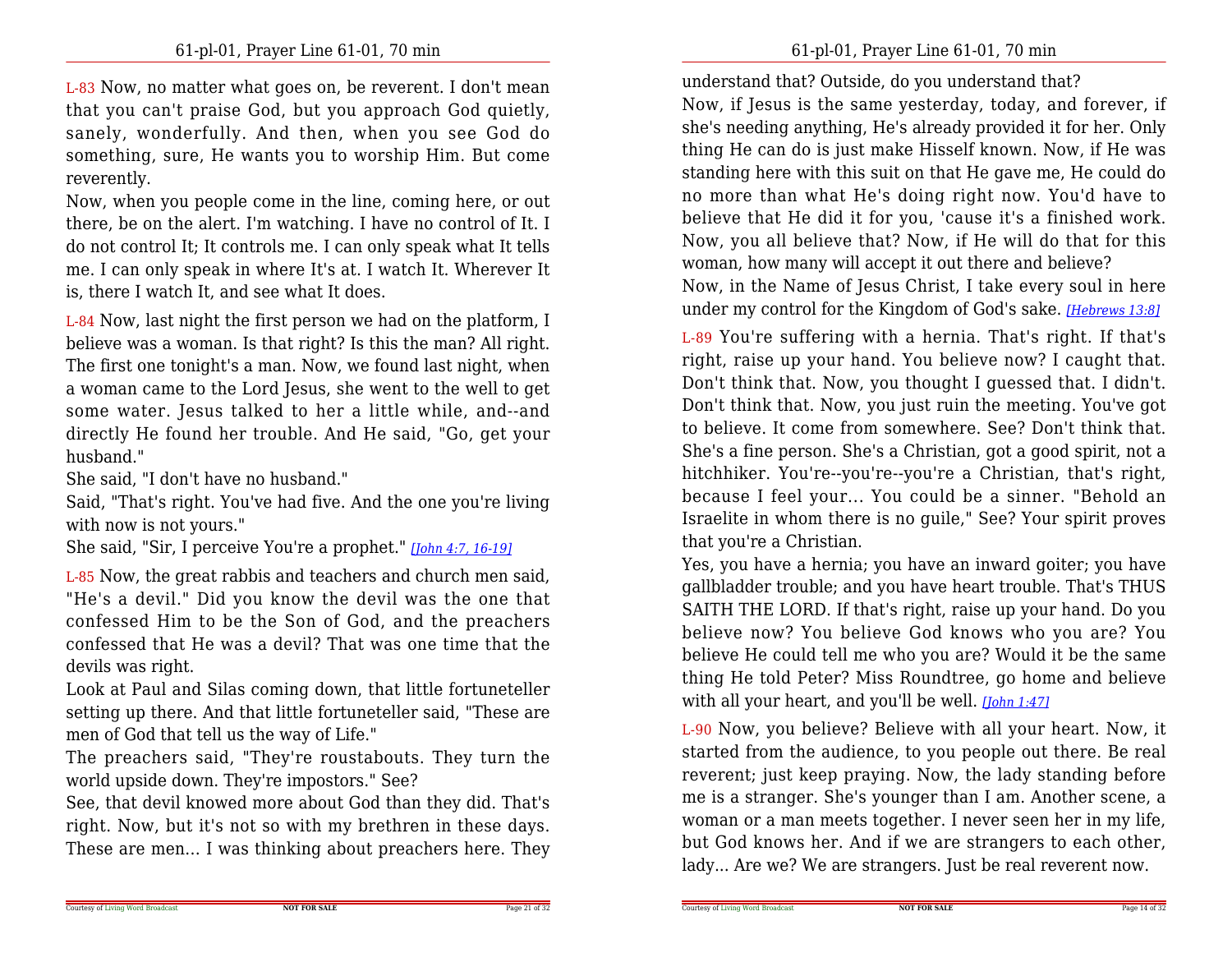Now, I've never seen her, I don't know her. Then if the Holy Spirit will reveal to me something about her, let her be the judge whether it's right or not. She's here for a spiritualproblem: she got spiritual troubles. You're praying for a child, too, aren't you? A little girl with bad eyes--bad eyes,not here. That's right. You got a sister-in-law in the hospital.You believe God can tell me what's wrong with her? She's got pneumonia. You believe with all your heart. Now, go, and have faith in God, and believe she's...?... [Congregationrejoices--Ed.]

L-91 You believe with all your heart, all your heart that Jesus Christ the Son of God lives and reigns? Now, you must believe with all your heart. Now, does--would--does that satisfy your desire, "Sirs, we would see Jesus?" Now, how could I...? Now, you'll have to say some kind of power is doing it. Now, if you want to call it a devil power, all right, you go ahead and get that reward. See? But if you believe it's Jesus Christ just using His church according... I covered it completely with the Bible, that it's God's promise. Is thatright, Reverend... God's promise. See, listen.

 The trouble with the Pentecostal people today (too many of us), we've seen God move so much till it--it becomes commonto us. *[John 12:21]*

L-92 Is this the next person? I'm not beside myself, but sometimes the Spirit's pulling all through the audience. So I do not know you. You do not know me. We're strangers one to another. If the Holy Spirit can reveal to me something that--that you know whether it's truth or not, you--you canwitness that--whether it's truth or not.

 You have a weakness, a nervous trouble. You've been in the hospital, and you're suffering from weakness from that operation. And it was cancer, and they took a lot of your organs out, part of the intestines. That's THUS SAITH THE LORD. Do you believe with all your heart? Now, look. Youknow that Something here knows you, that that anointing is going to have to close this Bible for Its last time. If I should go tonight, You've proved the testimony to be true. Since a little lad I've told them that I saw a Light. It was amber, like a Pillar. You've let science all around the world take that picture and examine it. Many times have You come, and now it's in Kodachrome color. You let it be taken a few weeks ago in Germany, Switzerland, around the world, cameras of the nation. If I die, the mechanical camera speaks that I've told them the truth. Your very Presence shows that it was the truth. Your Bible claims that it's the truth. Father, may people believe it as truth, and receive Thee tonight as their Healer, as their Saviour, as their King, as their Lord:Lordship to govern, to rule in their lives. Grant it, Lord.

L-82 Now, with myself, and this church, I commit all into Your hands, that You might do something tonight to show these people that You're still the God-prophet. You're still God. You just... They... You died to take away sin, but You rose up the third day. You said, "I have power to lay My life down, and I have power to take it up. No one took it from You, and no one raised it up." You laid Your Ownself down, raised YourOwnself up.

The Bible said God raised Him up, and it's true. Father, You're alive forevermore, living in the hearts of Your people,with the promise, "The works that I do shall they do also." I'm quoting this, Lord, because You're true to Your Word. And You said as it was in the days of Sodom, it'll be that way justat the coming of the Son of man.

 And we remember, when those signs were performed in Sodom, it was just a short time until the fire fell and burned Sodom. We are looking for it any time, Lord. We see the sign appearing. We see the world in the Sodom condition, the promises of God made manifest. Will You do it once more tonight, Lord, for the honor and glory of Him Who taught theWord? I ask in Jesus Christ's Name, for God's glory. Amen.

*[Revelation 1:18]*, *[John 14:12]*, *[Luke 17:26]*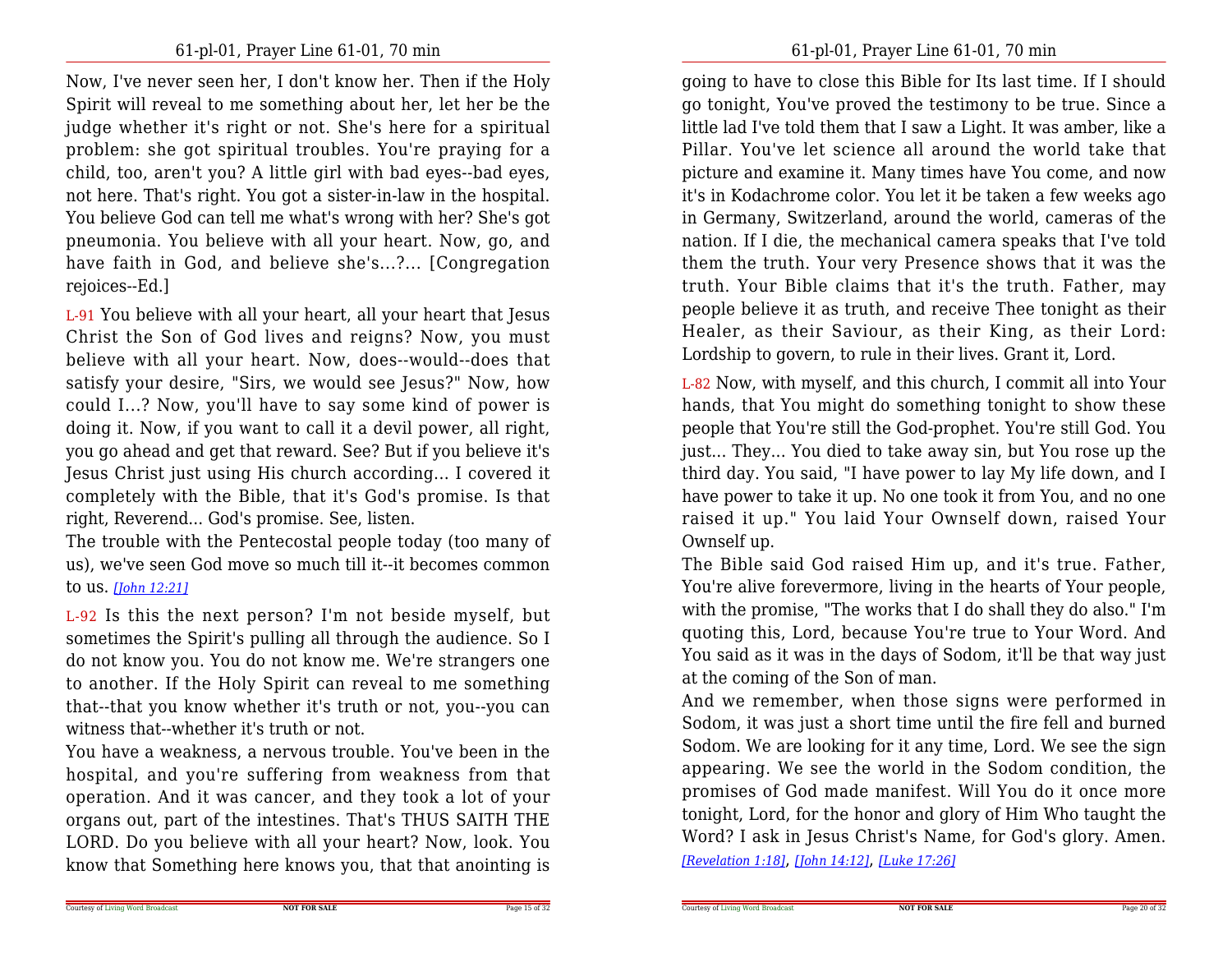your hands on one another now. Now, you say this prayer after me. "Lord, I believe. I believe this person I lay my hands on shall be healed. O Lord God, Creator of heavens andearth, Author of Everlasting Life, Giver of every good gift...Satan, I rebuke you. Come out of them in the Name of JesusChrist....?... Hallelujah. *[John 12:21]*, *[Mark 16:17]*

## **61-0119E - American Legion Hall, Beaumont, TX(Paragraphs: 79 - 99)**

L-80 As I said this morning, if the first branch of the vine brought forth a Pentecostal church, every real branch out of that vine will bring forth another Pentecostal church. But we got a lot of grafted branches, and they bring forth after their kind. We got Methodist branch grafted into it, Baptist branch, Pentecostal branch, every other kind of branch. Itbears its own fruit.

You can take a orange tree and put a grapefruit in it. It'll live off the life of that tree, but it'll bear grapefruit. Put a lemon in there, it'll bear lemon, not an orange, yet it's living off oforange life. See, any citrus fruit...

Any church professing to be Christian thrives off of the glory and praises of Christ. But it can't bear the fruit. It won't bear the Life of Christ until Christ puts forth that branch Himself.Then it'll--it'll write another Book of Acts behind it (that's right), because it is the acts of the Holy Spirit in the church.See? That's the way it is tonight, Jesus Christ the sameyesterday, today, and forever.

Let us pray now, and everybody get real quiet. Don't move. Set still in your chairs, or your seats, pew. Wherever it is, justsit real still for a while. Be reverent. *[Hebrews 13:8]*

L-81 Father, this is a great statement, but here tonight over just a hundred, a few people here setting here; I've asked You to come forward, whether there be tens of thousands, yes,hundreds of thousands. You've never failed us yet.

My days are growing dim now, Lord. I'm... Someday I'm

upon me now and upon you; let me lay hands on you. Lord Jesus, I ask for her healing in Jesus Christ's Name. Amen. Go now. Don't doubt. Go believing with all your heart. Have faith in God. You believe with all your heart? Have faith now. Startbelieving.

L-93 How do you do, sister? You and I are strangers to one another too. I've never seen you; you never seen me, so this is our first time meeting. Born miles apart, years apart, the first time we--the first time we've met. Just have faith now.Just keep believing. Don't doubt.

You touched Him. Your neck trouble will leave you and you'll be all right. Believe with all your heart, setting there, wiped your eyes. Believe with all your heart; God will make you well. What did she touch? She's thirty feet from me. Shetouched Something. She touched the High Priest.

The lady setting next to you there has got trouble with her eyes. She's suffering with eye trouble too. She believe with all of her heart, she can be healed too. Amen. Have faith anddon't doubt.

You suffer with heart trouble. You got leakage of the heart. You believe that God will heal you of it? Do you believe me as God's prophet, or His servant? That name stumbles people sometimes. You believe it? Trying to get rid of a habit too,aren't you? Dipping snuff. You--you want to give it up now? I charge you, devil, in the Name of Jesus Christ that you depart from this woman. Let her alone in the Name of Jesus Christ.Go believing. Don't doubt. Believe with all your heart.

L-94 How do you do? We are strangers to one another. God knows us both. Is that right? (Just keeps pulling in that audience out there.) I do not know you. We're strangers to one another. You're a lot younger than I am. We've been bornyears apart, miles apart, and our first time meeting.

Now, this could just go on through the night, but I want you to get your faith fixed with God. If it'll happen to this woman,will all of you believe with all your heart? Let her be the

**NOT FOR SALE**